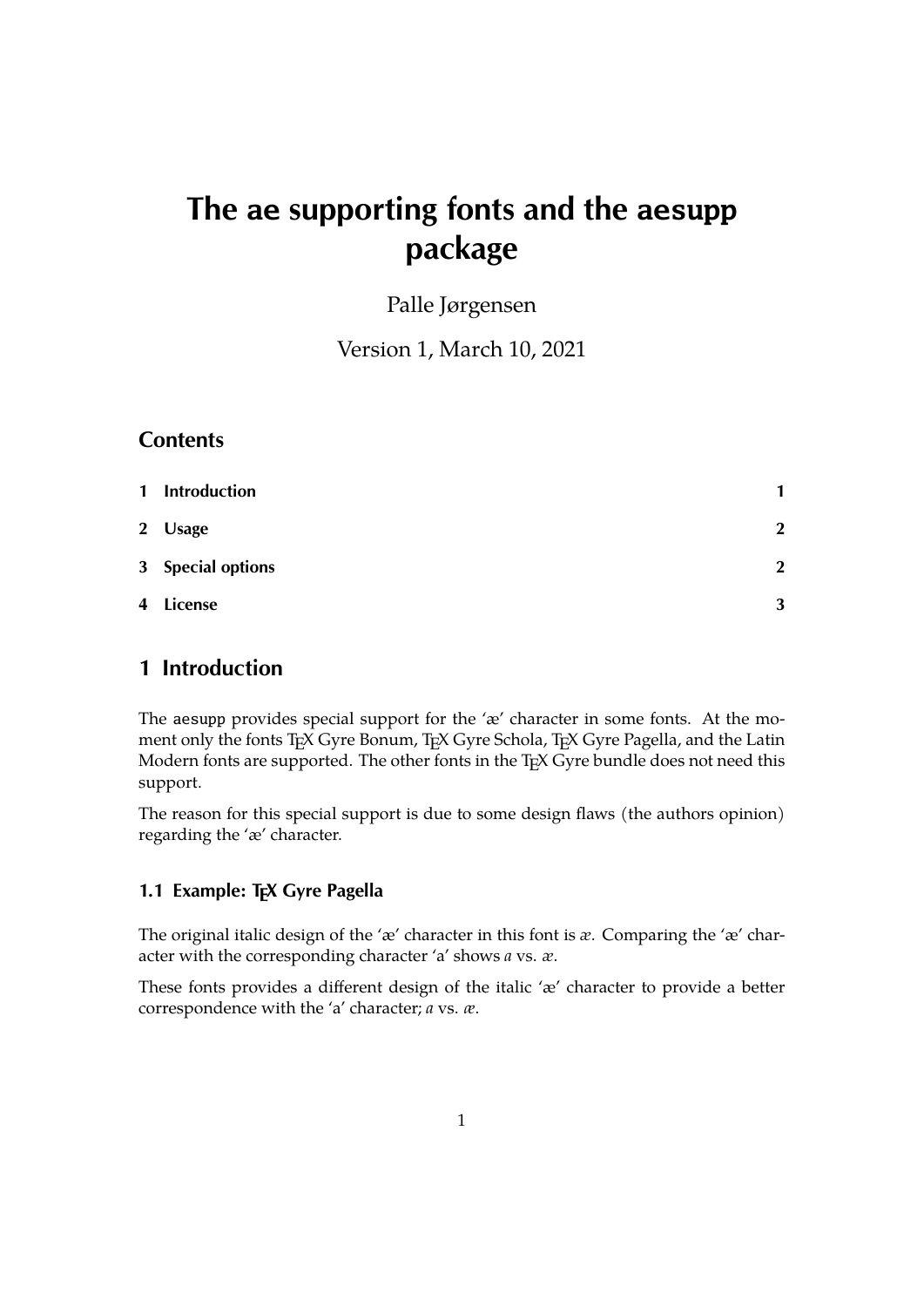# <span id="page-1-0"></span>**2 Usage**

#### **2.1 Usage with**  $\text{A}\text{T}_{\text{F}}\text{X}$  **and PDFAT<sub>F</sub>X**

To use the package with T<sub>E</sub>X Gyre Pagella type this into your preamble

```
\usepackage { t g p a g ell a }
\ usepackage { aesupp }
```
Please do note, that aesupp must be loaded *after* the font package itself.

Replace tgpagella with the other packages when needed.

# **2.2 Usage with LuaLATEXand X <sup>E</sup> LATEX**

To use the OpenType fonts with fontspec type

```
\{ \text{unsepackage} \ %
\setmainfont{texgyrepagella-regular}[
Extension = . otf,
BoldFont = texyrepa gella -bold,Italic Font = aepagella-italic,
BoldItalian = aepagella-boldItalian
```
or similar into your preamble. As this author is no fontspec expert this part of the documentation may be somewhat rudimentary.

# <span id="page-1-1"></span>**3 Special options**

The package has some options.

#### **3.1 Font encoding**

By default the aesupp package redefines the italic of the fonts in the default encoding only. To specify specific encodings you may type

```
\ usepackage [T1 ] { aesupp }
```
to redefine the T1 encoded fonts,

\ usepackage [OT1] { aesupp }

to redefine the OT1 encoded fonts, or